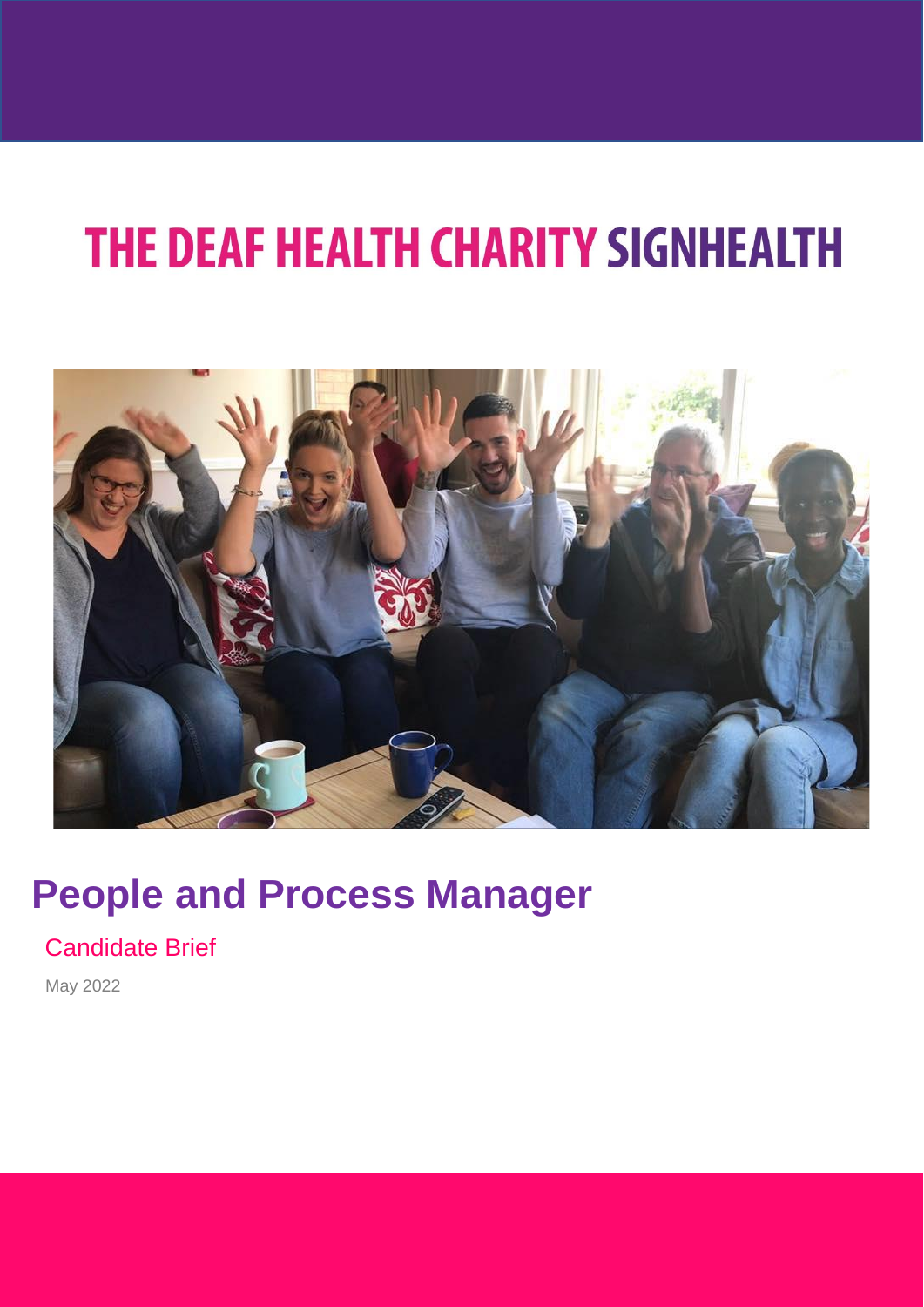### **Overview**

Thank you for your interest in this exciting role. We hope that this pack gives you all the information you need to make your application.

We have ambitious plans to grow our social care services in line with our three year plan. You will play a key part in this!

You will need to be highly organised and able to plan effectively in order to complete your daily tasks which may fall under strict deadlines. Strong communication (written and spoken or signed) will be expected alongside highly developed customer service skills.

You will be encouraged to learn and develop British Sign Language skills so that you can communicate with our teams and grow effective relationships with our deaf colleagues. We provide services directly in British Sign Language (BSL), we work in partnership with the NHS and local authorities and we also campaign for change.

75% of our staff at SignHealth are Deaf, and almost all of our staff in services are fluent sign language users.

Our work is varied and aims to give Deaf people easier access to healthcare and information, as well as providing services which are not provided elsewhere.

Some of our work is funded on a case by case basis by the NHS or local authorities, and some is funded entirely by grants from trusts or by donations from individuals.

"We are a passionate and caring Deaf-led team working towards a future where there are no barriers to good health and wellbeing for Deaf people."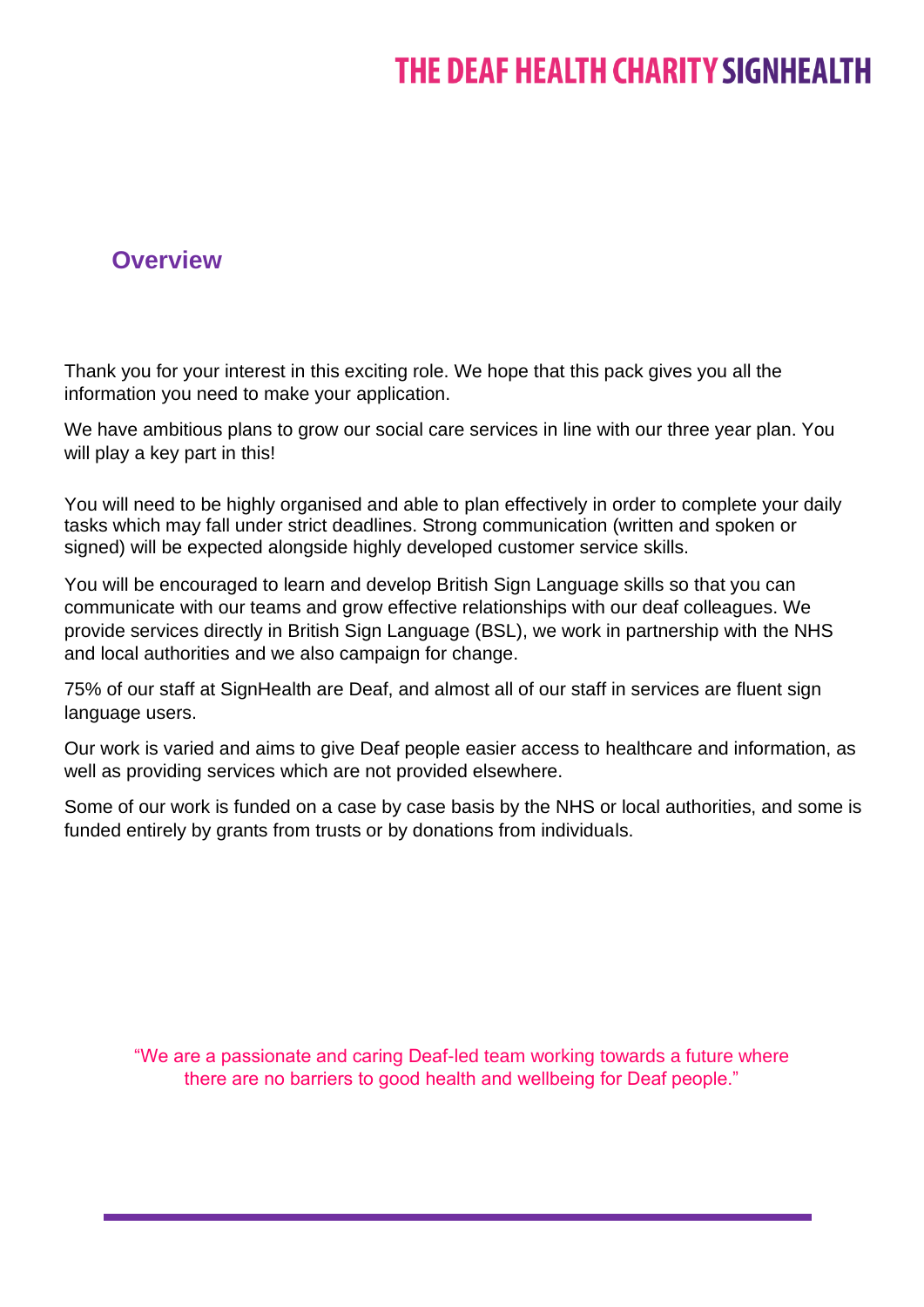### **About us**

The charity was set up in 1986 as the Anastasia Trust in response to a lack of services for Deaf people with mental health issues. Over three decades, we've grown to provide a range of services that improve Deaf people's lives.

We have grown to deliver a range of services that improve the health and wellbeing of Deaf people. In the last thirty years we have set up a number of care homes, provided advocacy and outreach services, supported Deaf people at risk of domestic abuse, delivered therapy in British Sign Language, carried out important research and made vital information more accessible to Deaf people.



Our work is varied and aims to promote easier access to healthcare and information. We partner with the NHS and other services and take on projects, carry out research, and raise awareness.

The world has changed significantly since SignHealth began, not least huge advances in technology and the changing health and social care landscape. Things have changed within SignHealth too. In July 2017 we relocated our Head Office from Buckinghamshire to London. We have a new, award-winning, Board of Trustees, a refreshed strategy and we are focused on ensuring that the organisation is financially and commercially sustainable. There is a great deal to do to improve Deaf people's health and wellbeing and we are determined to make a significant difference through our work.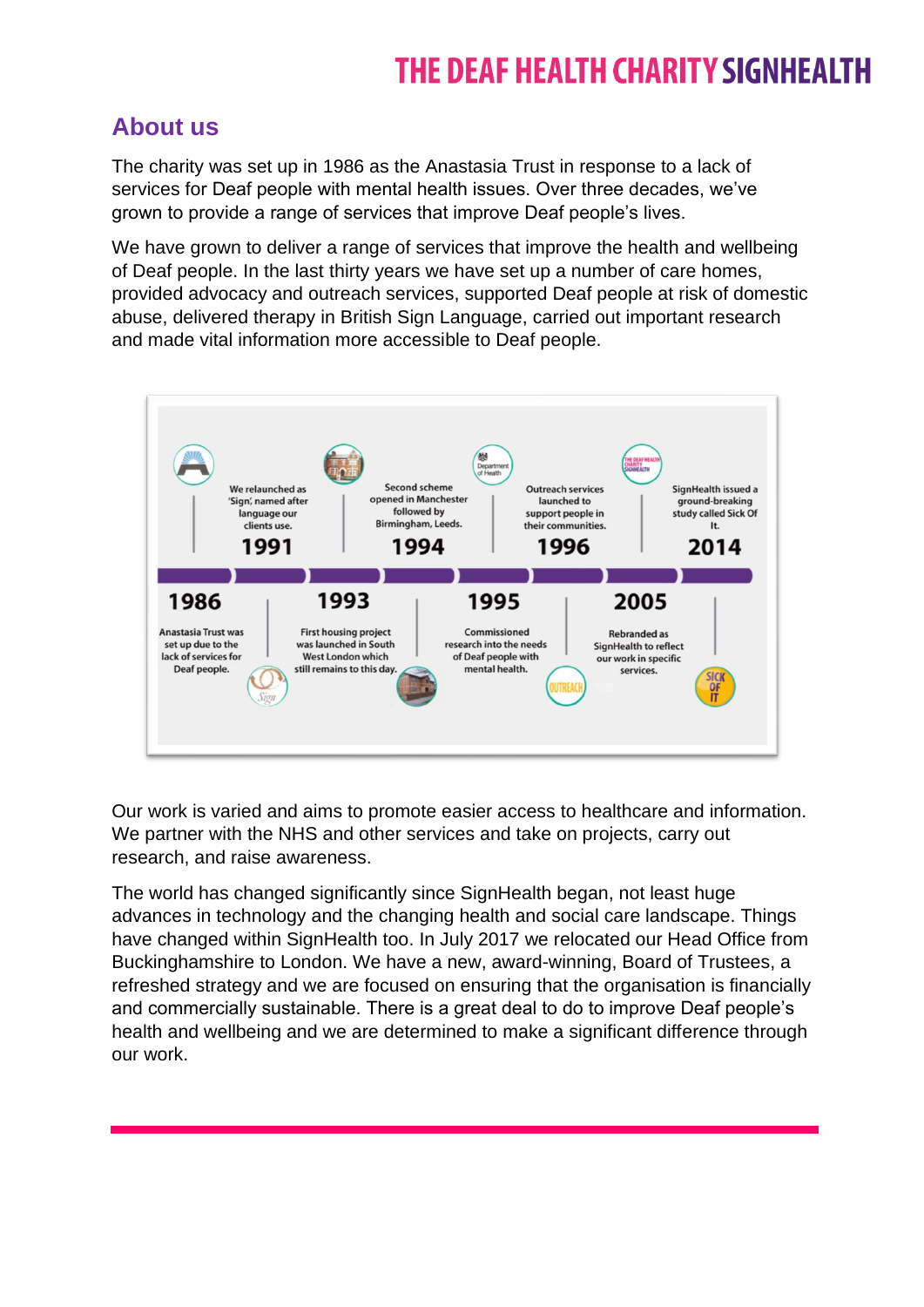### **What we do**

### **Social Care**

Our registered care homes, all rated Good by CQC, are for Deaf people with complex and long-term mental health issues. This is how we first began, and they remain a hugely important part of our services portfolio. Our five care homes give

residents their own bed-sit flat, and the care home staff help the residents to build independence and increase confidence, as well as prompting and supervising medication. All residents and staff are sign language users, which helps to end the isolation many Deaf people experience when they are inappropriately supported in hearing services.



Many of our care homes also have outreach

services which support other Deaf people living in their own homes to increase their independence and take part in their local community. Our London Outreach service also runs a Supported Housing service for Deaf people in Wandsworth.

### **Therapies**

SignHealth runs the only IAPT-compliant, BSL psychological therapy service for Deaf people with depression, anxiety or similar mental health conditions. Sessions are carried out entirely in sign language, with a therapist who is fluent and often Deaf themselves. It means there is no interpreter in the room, which would slow down communication and reduce the intimacy which is important to this kind of treatment. An online service is now up and running which will enable more people across the country to access therapy in BSL.

### **Domestic Abuse services**



Our Domestic Abuse service is a unique service that supports Deaf men, women and children who are suffering domestic abuse. This is the only service in the UK and gives help and advice on how to be safe, and where to find refuge.

The service is available in London and the South East although remote support is available across England. We have plans to expand this much needed service

across the UK. The service also works with Deaf children and young people, teaching them about healthy relationships and staying safe online.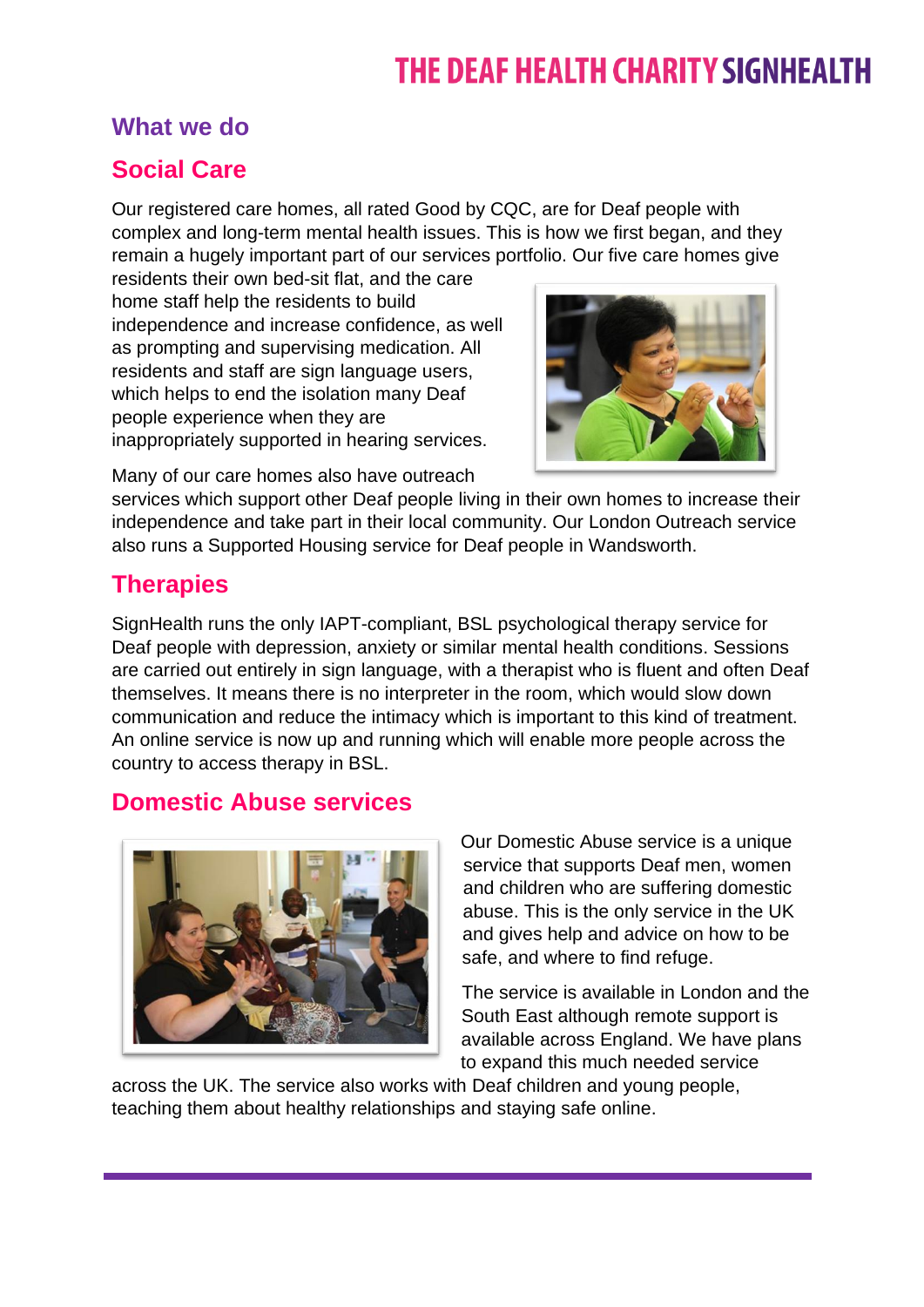## **Campaigning and Research**

Campaigning is an important part of our work, trying to change the way things are done so that Deaf people get an equivalent service to hearing people. We are raising awareness among the hearing public, offering solutions to health service workers, and pushing for change from the NHS and government.

In 2014, we launched a really important piece of research, 'Sick Of It' which showed just how disadvantaged Deaf people are in our current health system.



### **Fundraising**

We've got a strong history of fundraising at SignHealth and we want to increase our fundraised income in the future too. Whether from trusts, grant makers, central government or private individuals we have an ambitious growth strategy for SignHealth which will need strong and reliable income streams.



### **Follow us**



@SignHealth

@SignHealth

@SignHealthCharity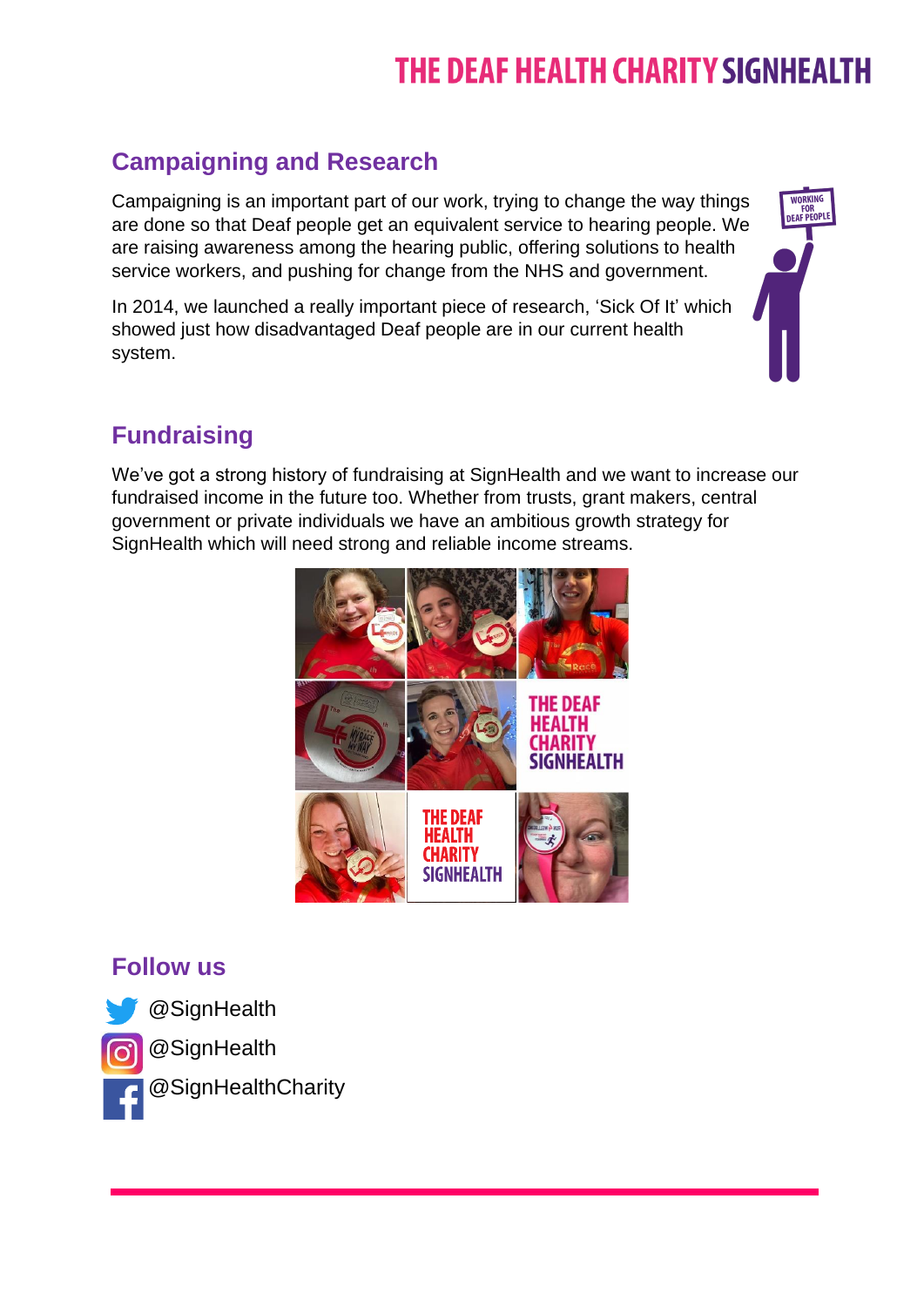### **Job Description – People and Process Manager**

**Location:** Home based with travel

Hours: Full time, 37 hours a week, Monday to Friday



**Reports to:** Head of People and Talent **Directorate**; Finance, People and Facilities **Direct Reports**: 1, People & Process Officer

#### **1.0 BACKGROUND**

SignHealth – the Healthcare Charity for Deaf People is a registered charity. SignHealth is committed to bringing better healthcare and equality of service provision and healthcare access to Deaf people within the UK. Improvements will be made through research, campaigning and partnership working with Deaf people, Deaf organisations, health services and other charities.

SignHealth provides services to Deaf people experiencing mental health problems and/or complex needs. At present the organisation is working in the fields of supported living services, advocacy, outreach, psychological therapy and health promotion.

A deaf led Organisation, SignHealth employs over 75% of staff who are deaf. The People and Talent function is committed to its objective of 'BSL Proud'. The team also strives for excellence in the service offered, supporting Managers and staff across all its service provision, many who work in regulated (CQC) Adult Social Care settings.

#### **2.0 MAIN PURPOSE AND SCOPE OF THE JOB**

To work with the Head of People and Talent to deliver the People Strategy and 3 year Organisational Business Plan.

To ensure SignHealth remains compliant to Employment Law legislation by adhering to the people related policies, ensuring that they are adopted and followed.

To work with the Talent team to build people capability and ensure that performance, attendance and conduct matters are highlighted and addressed through learning interventions.

To work key stakeholders, building effective relationships and ensuring timely and appropriate People related advice is given.

To support the Head of People and Talent with strategies associated Pay, Benefits and Reward, providing proposals for change and leading on any change programmes.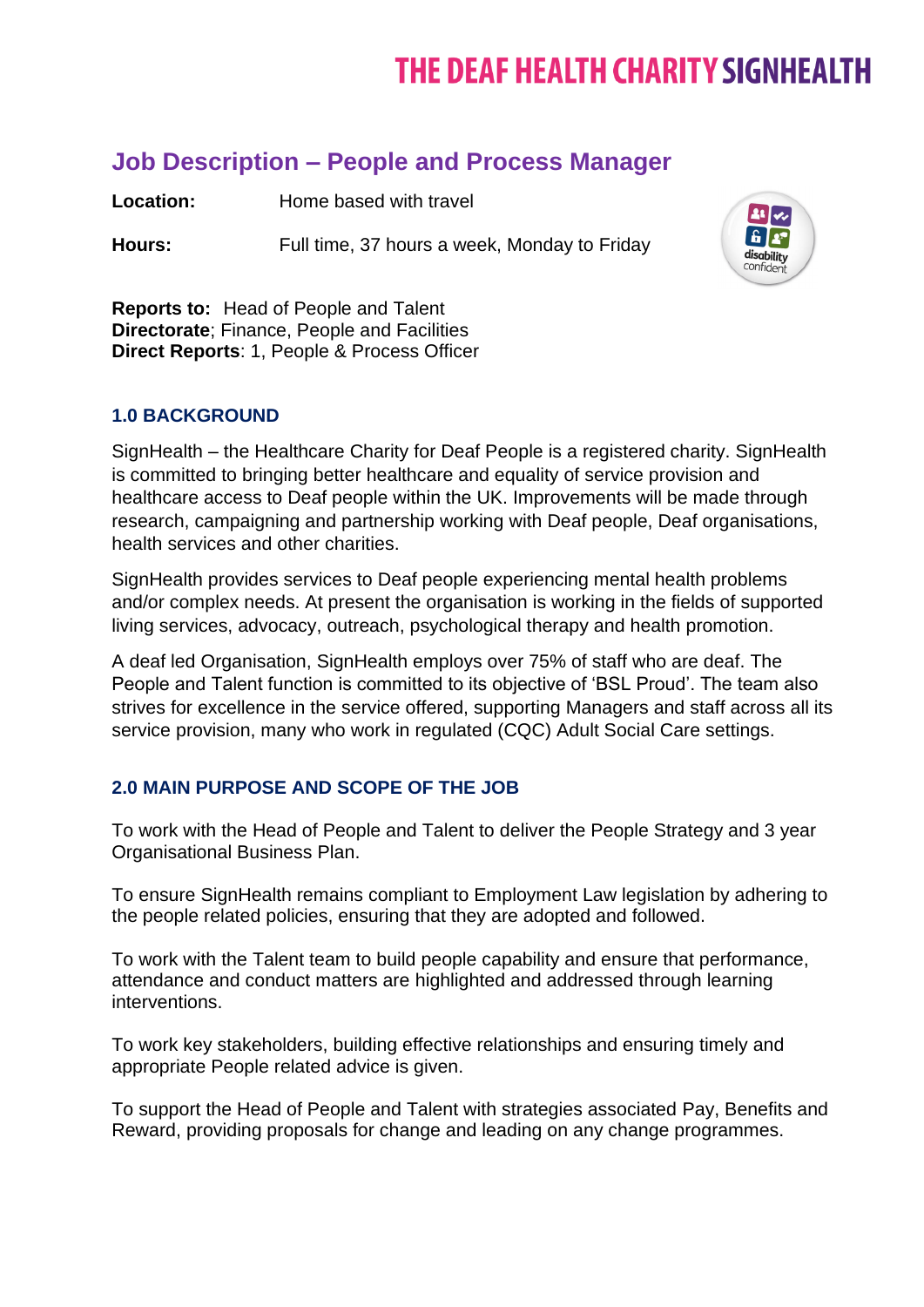To ensure that SignHealth meets its people obligations for those in regulated (CQC) Adult Care provision services.

To manage the digital transformation of manual HR processes to digital and streamlined processes, using existing technology and associated platforms (currently CASCADE).

To provide an excellent service to our internal customers through tailored and appropriate advice and guidance, all of which reflects the ethos and values of the Organisation.

To manage the People and Process Officer, ensuring that they are successful in their role and developed to fully meet their full potential. This will include overseeing recruitment and selection, induction and on-boarding, ensuring that all new starters have been fully vetted, and pre-employment checks completed to Signhealth's satisfaction.

To cover for the Head of People during times of absence.

#### **3.0 DUTIES AND KEY RESPONSIBILITIES**

#### **Employee Relations/ Employment Law.**

A key part of the role is to manage grievances, misconduct, attendance, capability, disciplinary cases that arise from across the Organisation and you will be the focal point for those involved in the process;

- ➢ To manage all employee relation cases from start to end, ensuring that SignHealth's policies are followed.
- ➢ To oversee and support Investigating Officers to ensure that investigations are carried out and completed fairly with clear recommendations and reporting.
- $\triangleright$  To oversee any resulting disciplinary process and action, ensuring the relevant policy is followed and to provide advice and guidance throughout the process.
- ➢ To influence the development of Disciplinary, Grievance and Conduct training by working with the Learning and Development Trainer to ensure that accessible training solutions are created and delivered
- ➢ Work with the external legal and HR advisory service on complex matters or to seek guidance.
- ➢ To provide reports to the Head of People and Talent on ER trends across SignHealth, making recommendations where appropriate.
- ➢ To ensure People policies are current and reflect Employment Law.
- ➢ Point of contact with Occupational Health for matters concerning health and absence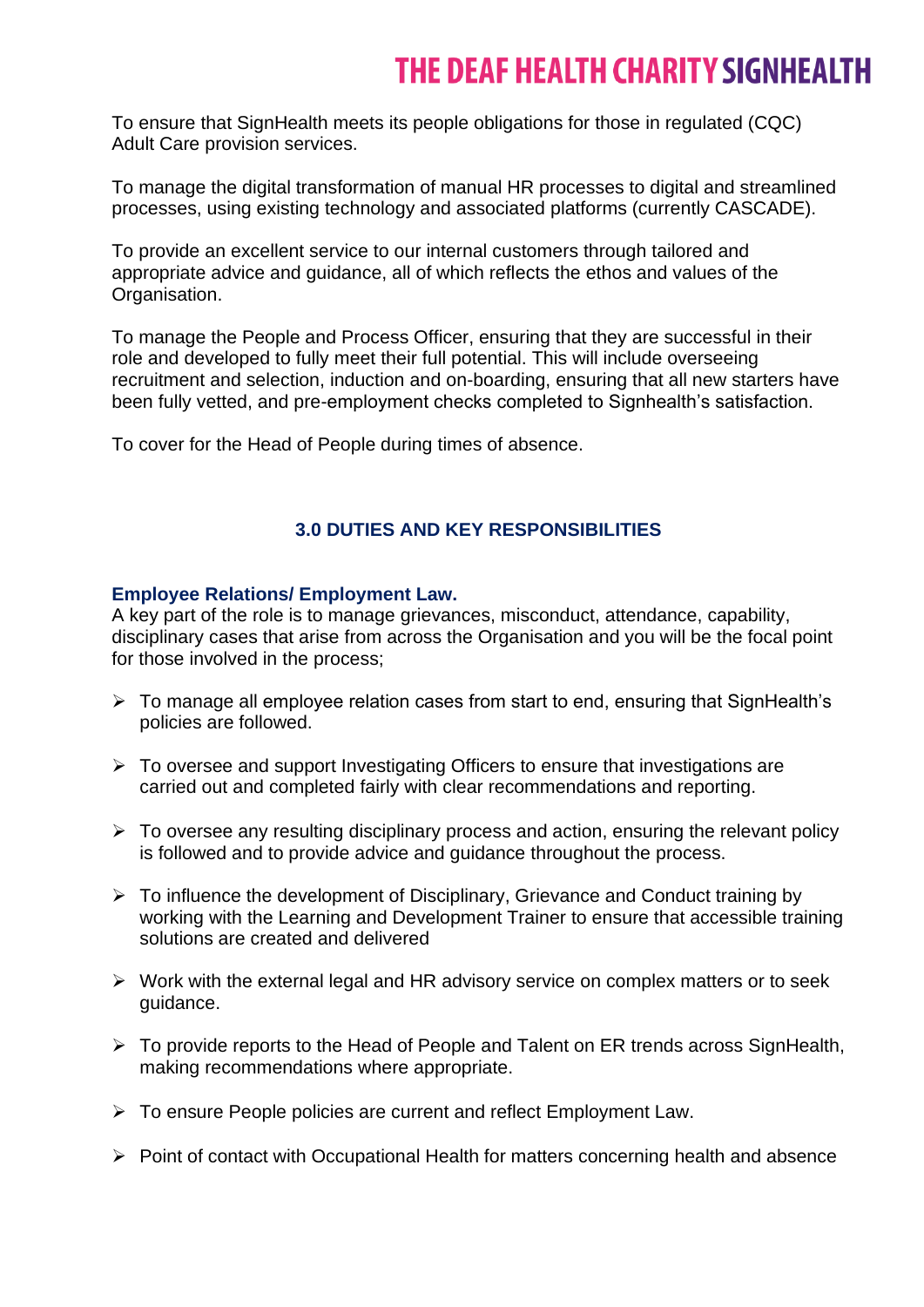#### **Digital People Professes- CASCADE Management**

Our ambition is to be less reliant on paper based systems and processes;

- ➢ To ensure that our HR Management system Cascade is developed to become our digital replacement of manual letters and processes
- $\triangleright$  To build the capability of this functionality so that it replaces traditional, time consuming tasks associated with changes to contracts/variation to terms/ employee life cycle changes.
- ➢ To oversee that any people related changes are reflected in Cascade and excellent document controls are in place for audit and payroll purposes
- ➢ To learn and be aware of the functionality of the LMS system (Learning Management System) working with the Talent team in the development of fully accessible resources appropriate for SignHealth

#### **Pay, Benefits and Reward**

To ensure that SignHealth's pay, benefits and reward structure is aligned to Organisational Values and provides remuneration and non-financial compensation that is competitive and enhances engagement and motivation at all levels

- ➢ Working alongside the Head of People and Talent, ensure the pay policy is reviewed in line the pay policy and associated Business Plans.
- ➢ Make recommendations based on market analysis and trends which enhances the existing offer
- ➢ Execute any (global) pay uplifts as agreed by the Board, working closely with Payroll and Finance to ensure a smooth process is completed.
- ➢ Understand employee engagement through staff surveys and feedback and work with Communications to produce data/reports associated with pay and benefits.

#### **Health and Wellbeing**

To oversee the successful implementation of all fully accessible wellbeing initiatives across SignHealth;

- ➢ Support Managers to ensure all employees are feeling supported and know where to go for information and advice.
- ➢ Be the lead on our Employee Assistance Programme with the agreed provider
- ➢ Champion the Learning Management System and the platform and manage the flow of information on Wellbeing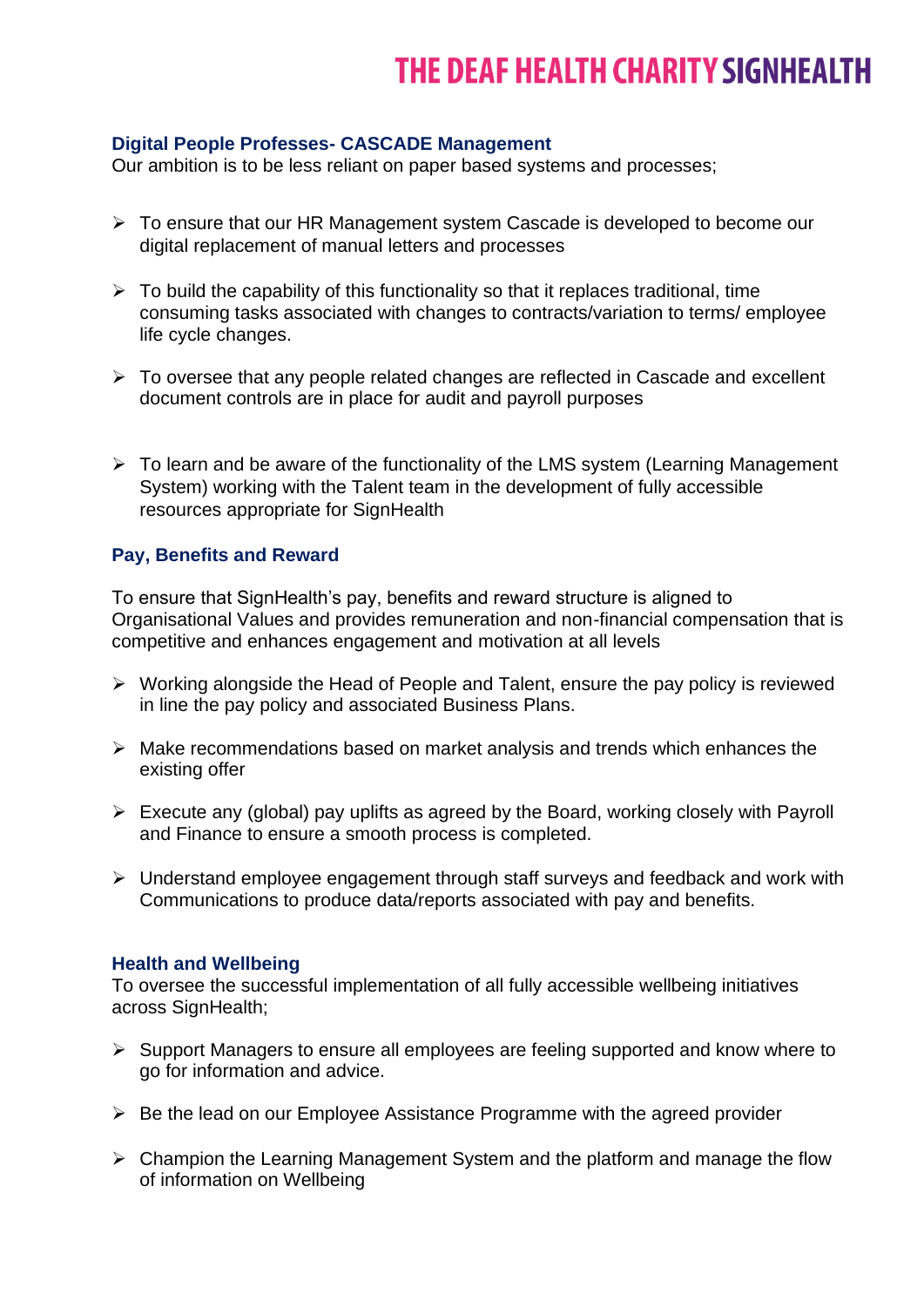➢ Creating new and innovative ideas to ensure good health and wellbeing at **SignHealth** 

#### **Payroll Integration**

To ensure that the information stored in Cascade is accurate and which smoothly transits into the Payroll bureau

- $\triangleright$  To work with colleagues across the Finance and People team with the monthly payroll work, managing the data base and spreadsheet relied upon for the accurate changes to pay and salary
- ➢ To support the Head of People and Head of Finance to manage the payroll integration process, managed through Cascade, HR Management system.
- ➢ Work with Cascade IRIS to ensure payroll data transitions smoothly.
- $\triangleright$  Ensure all teams are aware of their individual responsibilities when inputting data relating to pay, the deadlines and cut off dates.

#### **4.0 General**

The post holder will also be expected to:

- Develop the People and Process Officer to ensure they are able to fulfil their role through training and guidance.
- To have responsibility for the Health safety and welfare of others and to comply with the health and safety policy and procedures of the organisation
- Responsible to ensure that legal obligations regarding information which is processed for both candidates and staff is kept accurate, confidential, secure and in line with the Data Protection Act (2018) and the new changes required by GDPR and Security and Confidentiality Policies
- Not abuse their official position for personal gain, to seek advantage of further private business or other interests in the course of their official duties

**NOTE :** This Job Description does not provide an exhaustive list of duties and may be reviewed in conjunction with the post holder in light of service development.

#### **PERSON SPECIFICATION**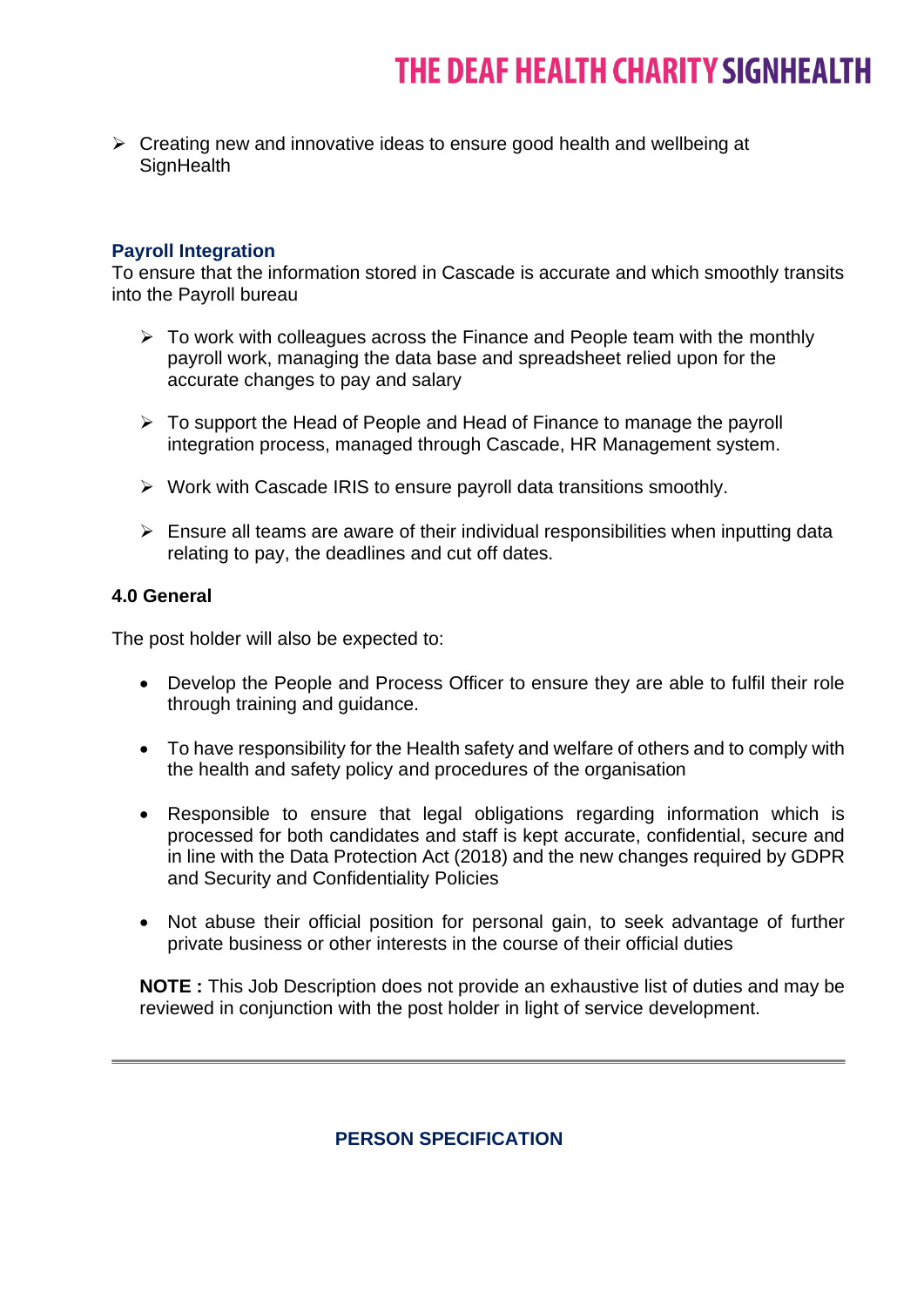| Minimum of 5 years in a HR Generalist role, or HR Operational Function roles<br>such as a HR Business Partner who has experience of the employee Lifecycle<br>and of Employee Relations.          | <b>Essential</b> |
|---------------------------------------------------------------------------------------------------------------------------------------------------------------------------------------------------|------------------|
| CIPD Qualification Level 5 (Level 3 minimum and working towards Level 5) or<br>working towards gaining the qualification or proven work experience of 5 years<br>or more in a Managerial HR role. | <b>Essential</b> |
| Minimum of 3 years supervising and managing HR staff in a HR/ People<br>focused team                                                                                                              | <b>Essential</b> |
| Knowledge and practical application of legislation and employment law<br>associated with recruitment and selection                                                                                | <b>Essential</b> |
| Working knowledge of CQC regulation                                                                                                                                                               | <b>Essential</b> |
| Highly organised and process driven, able to plan own work and priorities tasks                                                                                                                   | <b>Essential</b> |
| Able to work on multiple tasks and meet deadlines                                                                                                                                                 | <b>Essential</b> |
| Completer finisher- able to complete tasks from start to end                                                                                                                                      | <b>Essential</b> |
| High attention to detail, checks own work and maintains a high standard of<br>work                                                                                                                | <b>Essential</b> |
| Able to solve difficult and complex problems whilst maintaining professionalism                                                                                                                   | <b>Essential</b> |
| Strong communication skills, verbal and written                                                                                                                                                   | <b>Essential</b> |
| Able to work alone and unsupervised, able to resolve own problems                                                                                                                                 | <b>Essential</b> |
| IT skills including Microsoft packages                                                                                                                                                            | <b>Essential</b> |
| HR Database experience, ideally CASCADE updating, maintaining and<br>reporting                                                                                                                    | <b>Essential</b> |
| Excellent customer service skills                                                                                                                                                                 | <b>Essential</b> |
| <b>BSL experience/ Willing to undertake BSL L1</b>                                                                                                                                                | <b>Desirable</b> |
| Lived deaf experience                                                                                                                                                                             | <b>Desirable</b> |
| Able to travel to meetings, 1:1 supervisions, training and to Services/ Teams<br>when requested                                                                                                   | <b>Essential</b> |

**HOW TO APPLY**